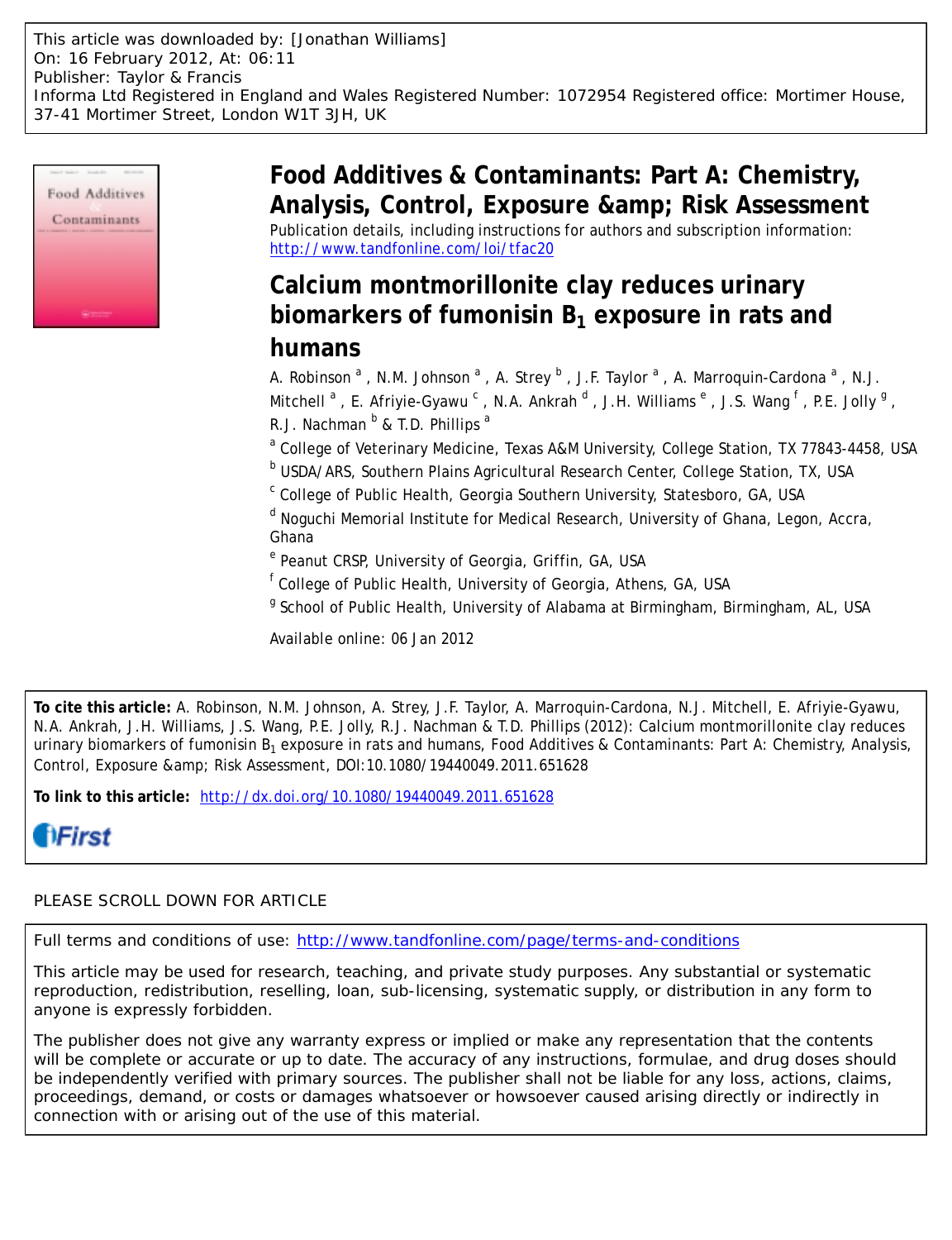

## Calcium montmorillonite clay reduces urinary biomarkers of fumonisin  $B_1$  exposure in rats and humans

A. Robinson<sup>a</sup>, N.M. Johnson<sup>a</sup>†, A. Strey<sup>b</sup>, J.F. Taylor<sup>a</sup>, A. Marroquin-Cardona<sup>a</sup>, N.J. Mitchell<sup>a</sup>, E. Afriyie-Gyawu<sup>c</sup>, N.A. Ankrah<sup>d</sup>, J.H. Williams<sup>e</sup>, J.S. Wang<sup>f</sup>, P.E. Jolly<sup>g</sup>, R.J. Nachman<sup>b</sup> and T.D. Phillips<sup>a\*</sup>

<sup>a</sup>College of Veterinary Medicine, Texas A&M University, College Station, TX 77843-4458, USA; <sup>b</sup>USDA/ARS, Southern Plains Agricultural Research Center, College Station, TX, USA; College of Public Health, Georgia Southern University, Statesboro, GA, USA; <sup>d</sup>Noguchi Memorial Institute for Medical Research, University of Ghana, Legon, Accra, Ghana; <sup>e</sup> Peanut CRSP, University of Georgia, Griffin, GA, USA; <sup>f</sup>College of Public Health, University of Georgia, Athens, GA, USA; <sup>g</sup>School of Public Health, University of Alabama at Birmingham, Birmingham, AL, USA

(Received 29 August 2011; final version received 16 December 2011)

Fumonisin  $B_1$  (FB<sub>1</sub>) is often a co-contaminant with aflatoxin (AF) in grains and may enhance AF's carcinogenicity by acting as a cancer promoter. Calcium montmorillonite (i.e. NovaSil, NS) is a possible dietary intervention to help decrease chronic aflatoxin exposure where populations are at risk. Previous studies show that an oral dose of NS clay was able to reduce AF exposure in a Ghanaian population. In vitro analyses from our laboratory indicated that  $FB<sub>1</sub>$  (like aflatoxin) could also be sorbed onto the surfaces of NS. Hence, our objectives were to evaluate the efficacy of NS clay to reduce urinary  $FB<sub>1</sub>$  in a rodent model and then in a human population highly exposed to AF. In the rodent model, male Fisher rats were randomly assigned to either  $FB<sub>1</sub>$  control,  $FB_1 + 2\%$  NS or absolute control group. FB<sub>1</sub> alone or with clay was given as a single dose by gavage. For the human trial, participants received NS (1.5 or  $3$  g day<sup>-1</sup>) or placebo (1.5 g day<sup>-1</sup>) for 3 months. Urines from weeks 8 and 10 were collected from the study participants for analysis. In rats, NS significantly reduced urinary  $FB<sub>1</sub>$ biomarker by 20% in 24 h and 50% after 48 h compared to controls. In the humans, 56% of the urine samples analysed (*n* = 186) had detectable levels of FB<sub>1</sub>. Median urinary FB<sub>1</sub> levels were significantly (*p* < 0.05) decreased by >90% in the high dose NS group (3 g day<sup>-1</sup>) compared to the placebo. This work indicates that participants in Ghana were exposed to  $FB<sub>1</sub>$  (in addition to AFs) from the diet. Moreover, earlier studies have shown conclusively that NS reduces the bioavailability of AF and the findings from this study suggest that NS clay also reduces the bioavailability  $FB<sub>1</sub>$ . This is important since AF is a proven dietary risk factor for hepatocellular carcinoma (HCC) in humans and  $FB<sub>1</sub>$  is suspected to be a dietary risk factor for HCC and oesophageal cancer in humans.

Keywords: HPLC; toxicology, animal study; clinical study; aflatoxins; fumonisins; mycotoxins

### Introduction

Fumonisin  $B_1$  (FB<sub>1</sub>) is the most abundant of the naturally occurring fumonisins.  $FB<sub>1</sub>$  is produced by Fusarium fungi and it has been shown to be hepatotoxic, nephrotoxic and carcinogenic in a number of species (Voss et al. 2002). Epidemiological studies have correlated Fusarium spp. and fumonisin contamination of food sources with increased incidences of oesophageal cancer in regions of China and South Africa, neural tube defects along the Texas–Mexico border, and primary liver cancer in China (Chu and Li 1994; Ueno et al. 1997; Marasas et al. 2004; Shephard et al. 2007). However, there are no reports that definitively demonstrate a causative relationship (Stockmann-Juvala and Savolainen 2008). While methods assessing

the hazard of fumonisins in foodstuffs exist, few are capable of determining the actual exposure of populations considered to be ''at risk'' (Shephard et al. 1996, 2007). Changes in sphingolipid ratio due to the inhibitory effect of  $FB<sub>1</sub>$  on *de novo* ceramide synthase activity are commonly utilised as biomarkers for  $FB<sub>1</sub>$ exposure (Voss et al. 2002; He et al. 2006; Sabourdy et al. 2008). Alterations in the sphinganine:sphingosine ratio have accurately reflected fumonisin exposure in laboratory and farm animals, but have not been shown to be consistent indicators of exposure in human populations consuming fumonisin-contaminated foods (Abnet et al. 2001; Solfrizzo et al. 2004). Metabolic studies in non-human primates and swine have shown that excretion of  $FB<sub>1</sub>$  is mainly through the faeces with  $\leq$ 1% urinary excretion (Shephard et al. 1994;

ISSN 1944–0049 print/ISSN 1944–0057 online © 2012 Taylor & Francis http://dx.doi.org/10.1080/19440049.2011.651628 http://www.tandfonline.com

<sup>\*</sup>Corresponding author. Email: tphillips@cvm.tamu.edu

yPresent address: Department of Environmental Health Sciences, Johns Hopkins Bloomberg School of Public Health, 615N Wolfe St., Baltimore, MD 21205, USA.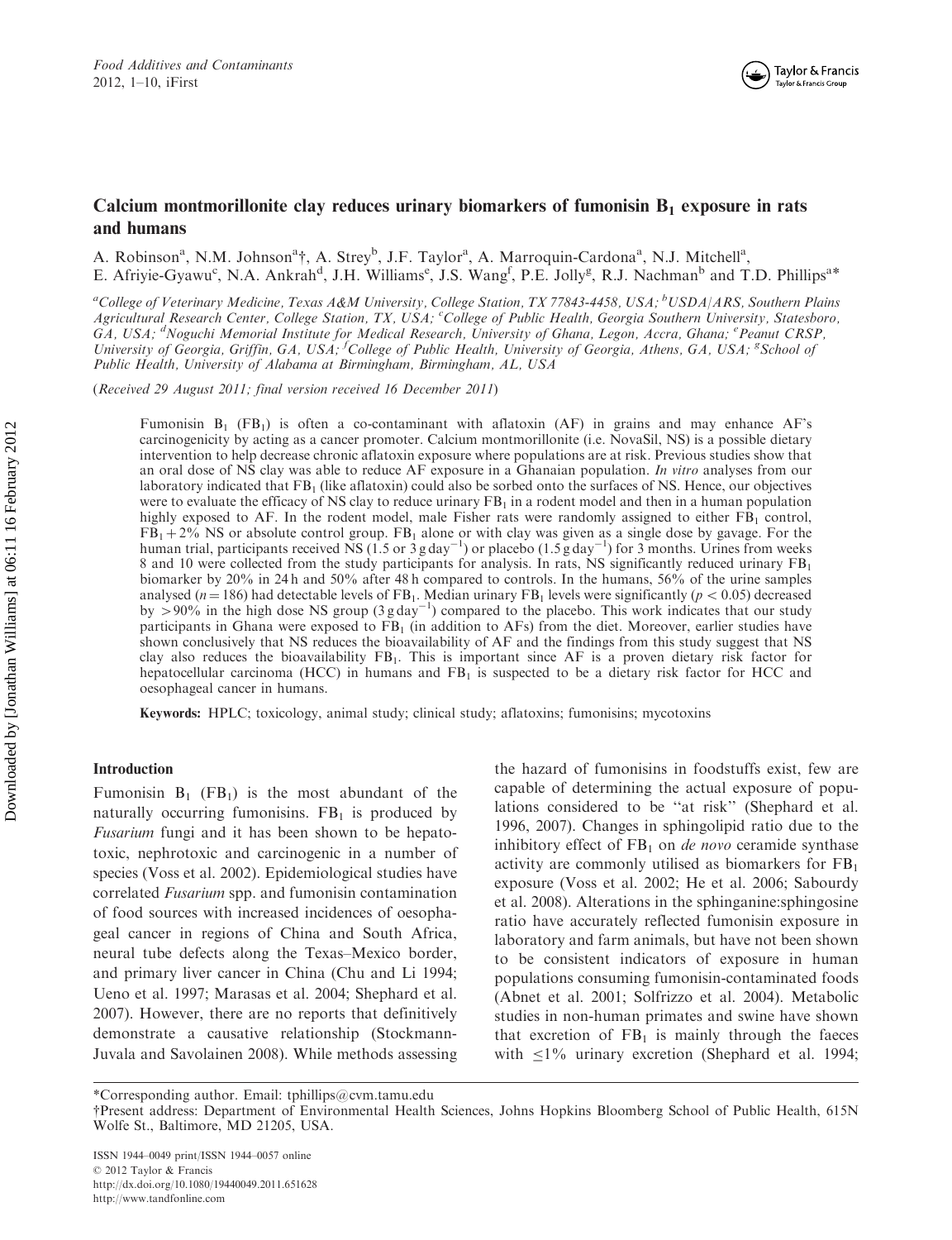Fodor et al. 2008). Due to high dietary levels of  $FB<sub>1</sub>$  in developing countries, urinary biomarkers have been successfully used to characterise exposure in human populations (Shetty et al. 1998; Turner et al. 1999; Gong et al. 2008; Van der Westhuizen et al. 2011). This biomarker has been applied to evaluate intervention strategies that could reduce exposure to fumonisins (Van der Westhuizen et al. 2011). Our laboratory has previously reported that a Ghanaian population is highly exposed to aflatoxins (AFs) due to the frequent consumption of AF-contaminated foods (Jolly et al. 2006; Phillips et al. 2008; Wang et al. 2008). It has been well-documented that AFs are contributors of immunosuppression, malnutrition and hepatocellular carcinoma (Wogan 1992; Williams et al. 2004; Jiang et al. 2005). Furthermore, in vitro and in vivo studies have demonstrated that  $FB<sub>1</sub>$  can potentiate the effects of AFs (Carlson et al. 2001; IARC 2002; McKean et al. 2006). Kpodo et al. (2000) verified the co-occurrence of Fusarium spp. and fumonisins with AFs in maize samples from Ghanaian markets. Hence, it was postulated that participants from our previous study in Ghana, shown to be at high risk for aflatoxicosis, may be co-exposed to fumonisins. To reduce AF exposure, the use of NovaSil (NS) (a dioctahedral smectite clay) as an intervention plan for the enterosorption of the toxin has been shown to be safe and effective in humans (Phillips et al. 2008). Importantly, NS has also been evaluated in vitro for  $FB<sub>1</sub>$  sorption and found to interact with this mycotoxin at interlayer surfaces at acidic pH (Lemke 2000). A possible mechanism for  $FB<sub>1</sub>$  sorption to NS is protonation of the amino group at C2 on the molecule in acidic conditions (i.e. the stomach). The charged  $FB<sub>1</sub>$  may be bound through a cationic exchange reaction at negatively charged surfaces of the clay.

Thus, the main objectives of this study were to: (1) determine the efficacy of NS to reduce urinary  $FB<sub>1</sub>$  in Fischer 344 rats; (2) assess exposure to fumonisins in a Ghanaian population highly exposed to AFs using the  $FB<sub>1</sub>$  urinary biomarker; and (3) assess the efficacy of NS to reduce fumonisin exposure in this population. Importantly, strategies that reduce co-exposures to AFs and fumonisins are highly desirable for populations at risk for both agents.

#### Materials and methods

#### Chemicals

 $FB<sub>1</sub>$ , *o*-phthalaldehyde (OPA), methanol, 2-mercaptoethanol, sodium phosphate dibasic and phosphoric acid were purchased from Sigma-Aldrich Chemical Co. (St. Louis, MO, USA). Naphthalene 2,3-dicarboxaldehyde (NDA), potassium cyanide (KCN), sodium tetraborate (STB), phosphate-buffered saline (PBS) and potassium hydroxide (KOH) were also obtained from Sigma. Fumonitest WB columns were purchased from VICAM (Watertown, MA, USA). All of the experiments were done using filtered and deionised water (18.2 M $\Omega$ cm) (Millipore, Milford, MA, USA), and all other chemicals and reagents were purchased commercially at the highest degree of purity available.

#### Preparation of  $FB<sub>1</sub>$  standard and derivatisation solutions

 $FB<sub>1</sub>$  standard solution (1 mg ml<sup>-1</sup>) was prepared in 50:50 (v/v) methanol/water. NDA and OPA solutions were made daily and stored at  $4^{\circ}$ C in the dark. NDA was prepared as described by He et al. (2005) and OPA was prepared according to Cai et al. (2007). These solutions were prepared according to the above mentioned methods, except during the fluorescence comparison analysis in which equal molar concentrations of NDA and OPA were used. For the experiments comparing sensitivity of the derivatising agents, excitation and emission parameters were set at 335 and 440 nm for OPA and 252 and 483 nm for NDA.

## Rodent model experimental design

A total of 18 male Fisher 344 rats (5-week-old male, 110–130 g body weight, bw) were purchased from Harlan (Houston, TX, USA) and maintained on nutritionally complete powdered feed (Teklad rodent diet 8604; Harlan, Madison, WI, USA) and water *ad* libitum. The rats were randomised into three equal groups: (A) Absolute control; (B)  $FB<sub>1</sub>$  control; and (C)  $FB<sub>1</sub>$  plus 2% (w/w) NS inclusion in the feed. The dietary NS clay concentration was based on the highest level previously determined to be safe in a chronic rodent study (Afriyie-Gyawu et al. 2005). After a brief acclimation period (1 week), the rats were gavaged and placed in metabolism cages (1 rat per cage) for 8 days and daily urine samples were collected. Groups B and C were administered  $3.75 \text{ mg} \text{FB}_1$  per rat  $(25 \text{ mg} \text{ kg}^{-1})$ bw based on an average of 150 g bw) via aqueous gavage. The gavage solution for group C also contained 2% NS (the daily amount inclusion based on an average of 20 g feed consumed per day). Group C also received dietary NS (2% wet weight, ww) during the acclimation week and the week after gavage. All rats were housed in a climate-controlled environment (temperature  $22-25$ °C) that was artificially illuminated (12-h dark/light cycle) and free from chemical contamination. Rats were inspected daily for general appearance, behavioural changes and signs of morbidity and mortality. Body weights were measured prior to acclimation, prior to gavage, and every 2 days during sample collection.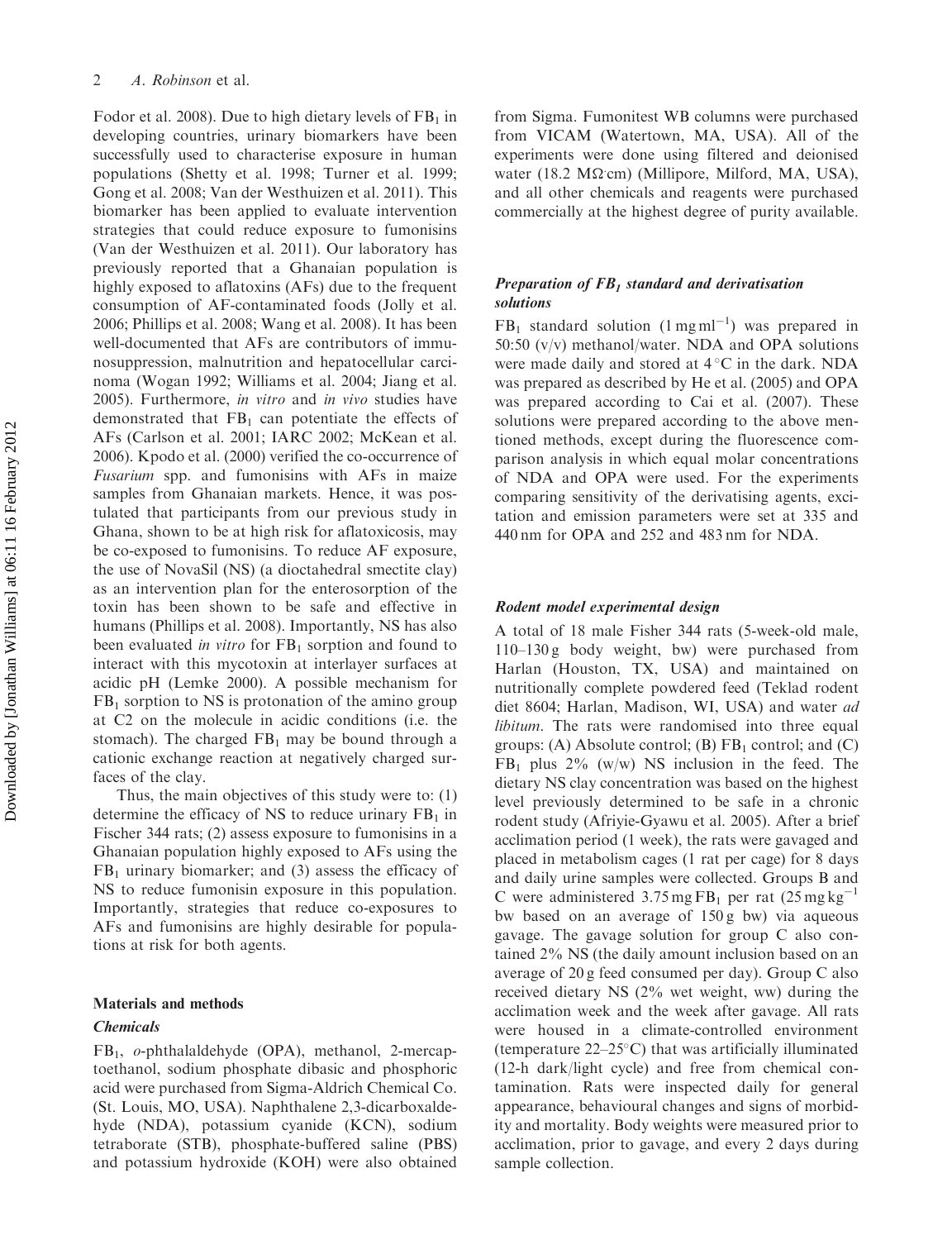#### Human study site and population

Stored urine samples were available from our previous Phase IIa clinical trial assessing the safety and efficacy of NovaSil for reducing AF exposure in a Ghanaian population (Afriyie-Gyawu et al. 2008; Phillips et al. 2008). Volunteers were recruited from six communities within the Ejura-Sekyedumase district in the Ashanti Region of Ghana. Biomarker data regarding exposure to fumonisins was unknown for this area; however, maize samples from neighbouring districts in Ghana had been shown to contain fumonisins (Kpodo et al. 2000). To our knowledge, this is the first study to measure  $FB<sub>1</sub>$  in a human population in Ghana. A total of 177 volunteers (male and female) were selected to participate in the NS intervention study based on predetermined inclusion criteria. Participants met the following conditions: signed consent form, healthy status based on physical examination, age 18–58 years, intake of corn and/or groundnut-based foods at least four times per week, blood  $AFB<sub>1</sub>$ -albumin adduct levels  $> 0.5$  pmol AFB<sub>1</sub> mg<sup>-1</sup> albumin, no history of chronic disease(s), no use of prescribed medications, non-pregnant and non-breastfeeding females, normal ranges of haematological parameters and normal liver and renal function indicators (blood and urine parameters). The  $FB<sub>1</sub>$  levels in food consumed by our study participants were not measured and hence could not be correlated with urinary excretion patterns.

#### Human study design and protocol

The study protocol was approved by the Institutional Review Boards at Texas A&M University and Noguchi Memorial Institute for Medical Research in Ghana for Ethical Clearance. All participants were provided written informed consent, as well as an oral explanation prior to beginning the study. The overall study design adhered to guidelines set for a randomised, double-blind, placebo controlled Phase IIa clinical trial (Sangare-Tigori et al. 2006). Participants were randomly divided into one of three groups: High dose (NS  $3.0 \text{ g day}^{-1}$ ), low dose (NS  $1.5 \text{ g day}^{-1}$ ) or placebo control (1.5 g day<sup>-1</sup>; microcrystalline cellulose) for a period of 3 months. Trained study monitors collected blood and urine samples (morning urine) from each participant at multiple time points. Aliquots of the urines were stored separately in polypropylene tubes and shipped frozen to Texas A&M University where they were stored at  $-80^{\circ}$ C prior to biomarker analysis. Samples collected at weeks 8 and 10 from all three treatment groups (186 samples) were used in this preliminary study to assess fumonisin exposure and intervention efficacy. Baseline urine samples were not available for analysis.

#### $FB<sub>1</sub>$  urine analysis

Frozen urine samples were thawed at room temperature and centrifuged at 500 g for 5 min. Portions (10 ml) of the urine samples were passed through Fumonitest WB columns (VICAM, Watertown, MA, USA) at a flow rate of approximately 1 ml  $min^{-1}$ ). Columns were washed with 6 ml phosphate-buffered saline and 6 ml of water before elution with 2 ml of 100% methanol. Samples were dried at  $50^{\circ}$ C under nitrogen gas and reconstituted in 150  $\mu$ l of 50:50 (v/v) methanol/water. Samples were derivatised with NDA as previously described by Cho et al. (2002). Briefly, aliquots of NDA solution  $(300 \,\mu\text{I})$  were added to samples which were vortexed and heated (50 $^{\circ}$ C) for 10 min. Analyte extracts were injected (200 µl) onto a  $250 \times 4.6$  mm C<sub>18</sub> LUNA column,  $5 \mu m$  particle size (Phenomenex, Torrance, CA, USA) with mobile phase consisting of 77:23 (v/v) methanol/sodium phosphate dibasic (0.1 M, pH 3.35) at a flow-rate of 1 ml min<sup>-1</sup>.  $FB<sub>1</sub>$  analysis was performed using a Waters HPLC System equipped with an auto-injector (model 717A) and fluorescence detector (model 2475). Excitation and emission parameters were set at 252 and 483 nm for detection of NDAderivatised samples. Creatinine concentrations in animal urine samples were measured at the Texas Veterinary Medical Diagnostic Laboratory in College Station (TX, USA). Creatinine concentrations in human urine samples were measured at St. Joseph's Regional Health Center Laboratory in Bryan (TX, USA). The identity of the urine metabolite was confirmed via MALDI-TOF on a Kratos Kompact Probe MALDI-MS instrument (Kratos Analytical). A saturated solution of alpha-cyano-4-hydroxycinnamic acid (in methanol) was used to facilitate ionisation of the sample as previously described by Neupert et al. (2009).

#### **Statistics**

Data generated from HPLC analyses were transferred into an Excel database for management. Mean, median, confidence interval (CI) and range were calculated for concentrations of  $FB<sub>1</sub>$ . To show the effect of NS ingestion on  $FB<sub>1</sub>$  levels, statistical evaluation focused on the comparisons among different treatment groups in the rodent model and human population. Two time points were utilised to further evaluate the efficacy of the NS sorbent in the human clinical intervention trial. For statistical analysis, nondetectable samples  $=$  LOD/2. The Kruskal–Wallis and Wilcoxon rank-sum non-parametric tests were used to compare the differences among and between treatment groups. A *p*-value  $\leq 0.05$  (two-tailed) was considered significant. Statistical analyses were done using SPSS software version 15.0 (SPSS Inc., Chicago, IL, USA).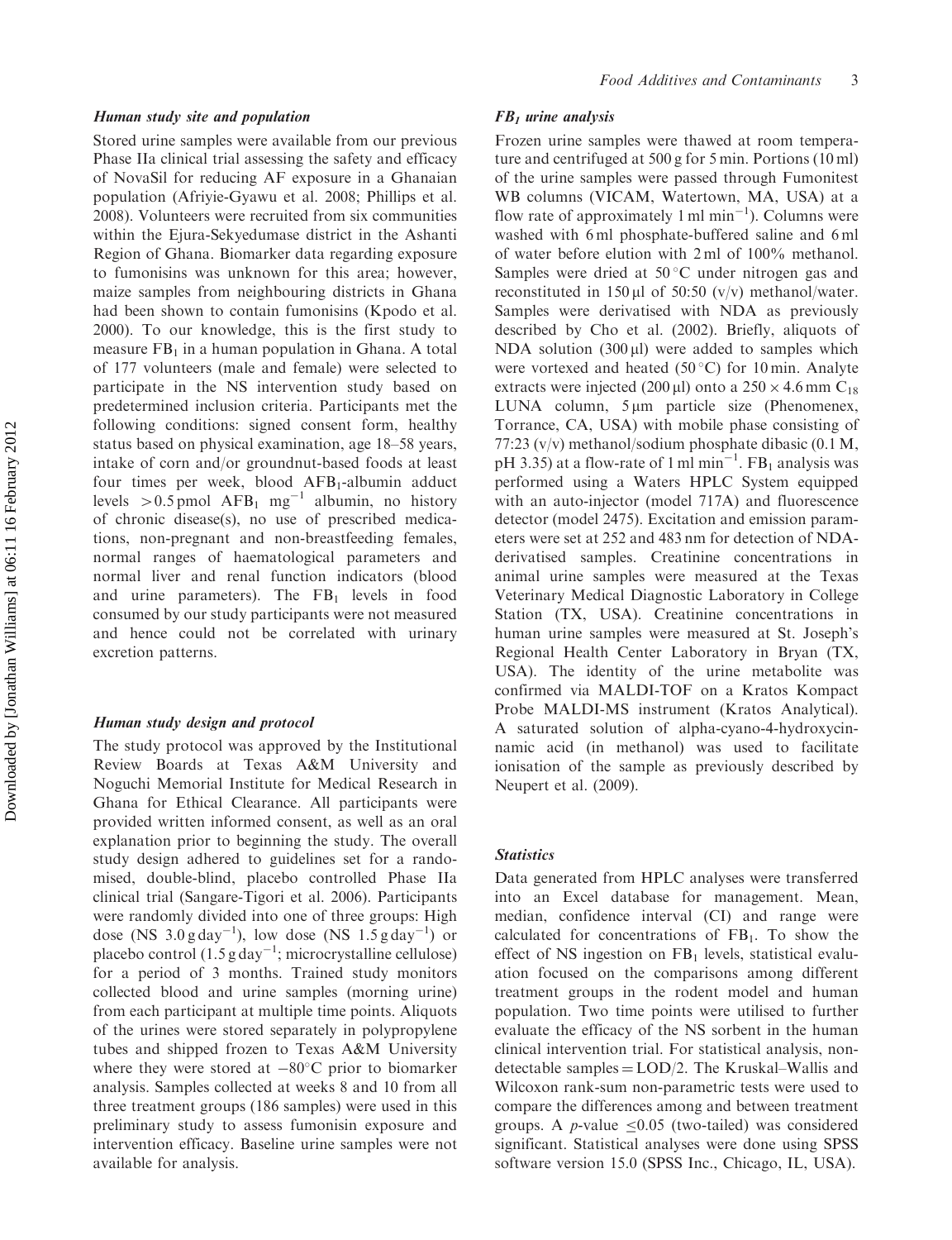

Figure 1. Comparison of FB<sub>1</sub> with OPA derivatisation vs. NDA derivatisation. Both OPA and NDA derivatisation products were linear within a range of 483–4.83 ng (A and B). The relative intensity of NDA derivatisation was 2–5 times higher than that of OPA (concentration dependent) allowing for a lower limit of detection (0.242 ng) while retaining linearity (C and D).

### Results

## Comparison of OPA versus NDA derivatisation sensitivity

Detection of both OPA and NDA derivatised  $FB<sub>1</sub>$  was linear (0–480 ng), with NDA having a stable lower LOD (0.242 ng) (Figure 1A–D). The detected relative intensity of NDA derivatised  $FB<sub>1</sub>$  was two to five times the intensity of OPA derivatised  $FB<sub>1</sub>$  (Figure 1A, B). Thus, NDA derivatisation was used and favoured for analysis of urine samples in both the rodent model and human study.

## NovaSil efficacy in the rodent model

Urines collected at 24, 48 and 72 h post-gavage were analysed for  $FB_1$ . Most of the  $FB_1$  dosed was eliminated in urine within 72 h (Figure 2). At 24 h, the mean total urinary  $FB<sub>1</sub>$  excretion for rats in group B was 864.7 ng  $FB_1 \text{ ml}^{-1}$  urine (194.1 ng  $FB_1 \text{ mg}^{-1}$ creatinine). After 48 h, excretion of the biomarker was reduced to 183.1 ng  $FB_1 \text{ ml}^{-1}$  urine (9.4 ng  $FB_1 \text{ mg}^{-1}$ creatinine). Rats in group C showed a mean total urinary excretion of  $625.7$  ng FB<sub>1</sub> ml<sup>-1</sup> urine (158.2 ng  $FB<sub>1</sub> mg<sup>-1</sup>$  creatinine) at 24h post-gavage. After 48h, the  $FB_1$  excretion was reduced to 83.3 ng  $FB_1 \text{ ml}^{-1}$ urine  $(4.4 \text{ ng } FB_1 \text{ mg}^{-1}$  creatinine). The urines from animals in group A were used to verify the lack of urinary  $FB<sub>1</sub>$  (Table 1). There was a statistically significant difference ( $p < 0.05$ ) in the median (Mdn) levels of urinary  $FB<sub>1</sub>$  when all three treatment groups were compared. At 24 h post-gavage, median value of urinary  $FB<sub>1</sub>$  was significantly reduced by 34% in the NS treatment group (Mdn = 590.4 ng ml<sup>-1</sup> urine) compared to the  $FB_1$  control group (Mdn = 892.4 ng ml<sup>-1</sup> urine) ( $p < 0.05$ ). When standardised with creatinine, urinary  $FB<sub>1</sub>$  was still significantly reduced by 20%. At 48 h post-gavage, there was a significant reduction of 50% in urinary  $FB<sub>1</sub>$  in the NS treatment group when compared to the  $FB<sub>1</sub>$  control group.

#### NovaSil efficacy in the human study

A total of 186 urine samples from study participants at week 8 and week 10 were analysed for the presence of  $FB<sub>1</sub>$ . Mean and median levels of  $FB<sub>1</sub>$  are presented in Table 2. When placebo groups were compared, 60.9% of week 8 (14/23) and 72.1% of week 10 (31/43), samples were found to be positive for the presence of  $FB<sub>1</sub>$  with a median urinary  $FB<sub>1</sub>$  concentration of 2.00 and 2.91  $\text{ng}$  mg<sup>-1</sup> creatinine, respectively. Comparison of the week 8 high and low dose NS treatment groups to placebo revealed a decreased percentage of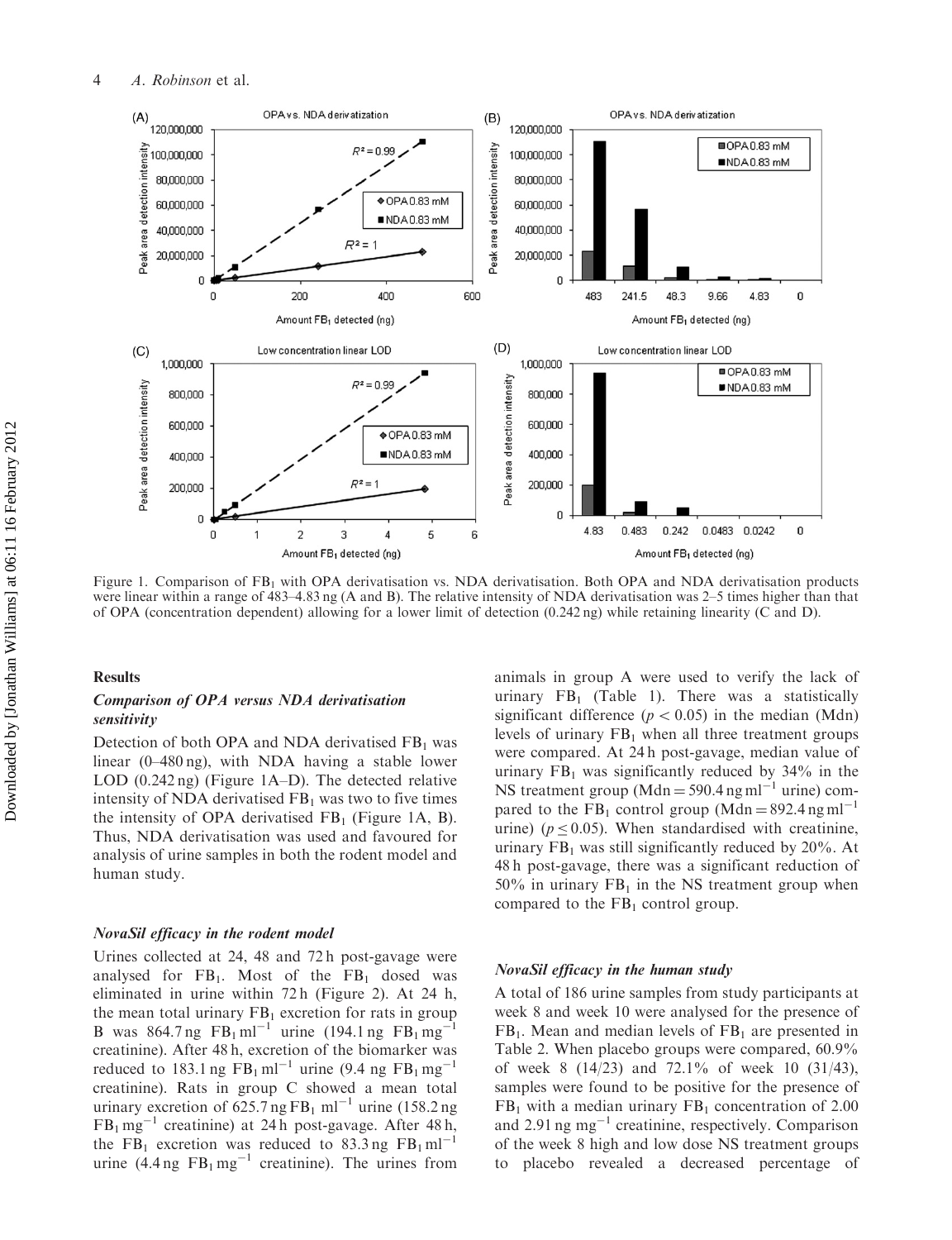

 $B$  FB<sub>1</sub> control (25mg/kg)  $\boxtimes$  FB<sub>1</sub> + 2% NS treatment Absolute control

Figure 2. NovaSil reduction of total excreted and creatinine standardised urinary  $FB<sub>1</sub>$  in Fischer 344 rats. Data represents the cycle of urinary  $FB_1$  excretion following 25 mg kg<sup>-1</sup> dose by gavage. Urinary  $FB_1$  was reduced by 27% in the NS treated group. This reduction was statistically significant ( $p \le 0.05$ ) when NS treated and non-treated groups were compared using the Kruskal– Wallis and Wilcoxon rank-sum test. Data represents the means and standard error. Non-detectable levels of FB<sub>1</sub> were documented for the control group at all time points.

|                                                                                          | Absolute control | $FB1$ control          | $FB_1 + 2\%$ NS treatment |
|------------------------------------------------------------------------------------------|------------------|------------------------|---------------------------|
| Urine collection 24h post-gavage                                                         |                  |                        |                           |
| $%$ detectable $FB1$ samples                                                             | 0 $(n=6)$        | 100<br>$(n=6)$         | 100 $(n=6)$               |
| Mean $FB_1$ (95% CI)                                                                     | N.D.             | 864.68 (719–1010.14)   | 625.77 (554.17-696.83)    |
| Median $FB_1$ (ng ml <sup>-1</sup> urine)                                                | N.D.             | 892.35                 | $590.41*$                 |
|                                                                                          | N.D.             | 194.07 (161.55–226.59) | $158.17(138.21-178.14)$   |
| Mean FB <sub>1</sub> (95% CI)<br>Median FB <sub>1</sub> (ng mg <sup>-1</sup> creatinine) | N.D.             | 191.95                 | $154.32*$                 |
| Urine collection 48h post-gavage                                                         |                  |                        |                           |
| $\%$ detectable FB <sub>1</sub> samples                                                  | 0 $(n=6)$        | 100 $(n=6)$            | 100 $(n=6)$               |
| Mean $FB_1$ (95% CI)                                                                     | N.D.             | 183.07 (110.16–255.98) | 83.29 (18.40–148.19)      |
| Median $FB_1$ (ng ml <sup>-1</sup> urine)                                                | N.D.             | 183.65                 | 91.92*                    |
| Mean $FB_1$ (95% CI)                                                                     | N.D.             | $9.38(6.03-12.72)$     | $4.42(1.00-7.85)$         |
| Median $FB_1$ (ng mg <sup>-1</sup> creatinine)                                           | N.D.             | 9.91                   | $4.95*$                   |

Notes: Data represent the mean, confidence interval (CI) and median from each treatment group.

\* Significantly different from FB<sub>1</sub> control group,  $p \le 0.05$  (Wilcoxon rank-sum test).

N.D., not detected.

participants with detectable urinary  $FB<sub>1</sub>$  (39.1 and 45.5%, respectively). A similar numerical reduction was noted when week 10 high and low dose treatment groups were compared to placebo with 54.3 and 52.5% being positive for  $FB<sub>1</sub>$ , respectively. Median  $FB<sub>1</sub>$  levels for the high dose treatment group were found to be significantly lower than the placebo group at week 8  $(p \le 0.05)$ . Median levels for the low dose group were reduced but not found to be significant. Similarly, week 10 median urinary  $FB<sub>1</sub>$  levels from both, high and low dose groups were significantly reduced  $(p \le 0.05)$  when compared to placebo (Figures 3) and 4; Table 2).

#### MALDI-TOF analysis

MALDI-TOF mass spectrometry (MTMS) analysis of parent  $(M + H^+)$ , NDA derivatised, and a NDA derivatised + sodium ion  $(M + Na<sup>+</sup>)$  FB<sub>1</sub> confirmed a mass/charge of 723.0, 906.5, and 928.3, respectively (Figure 5A–C). MTMS analysis of  $FB<sub>1</sub>$  peaks collected from HPLC analysis of randomly selected positive urine samples verified the presence and identity of  $FB<sub>1</sub>$ , with peaks at 907.4  $(M + H^+)$  and 928.5  $(M + Na^+)$ (Figure 5C). The lack of parent peak  $(\sim 722.8)$  in MTMS analysed samples may provide an indirect indicator of the efficiency of the NDA derivatisation reaction.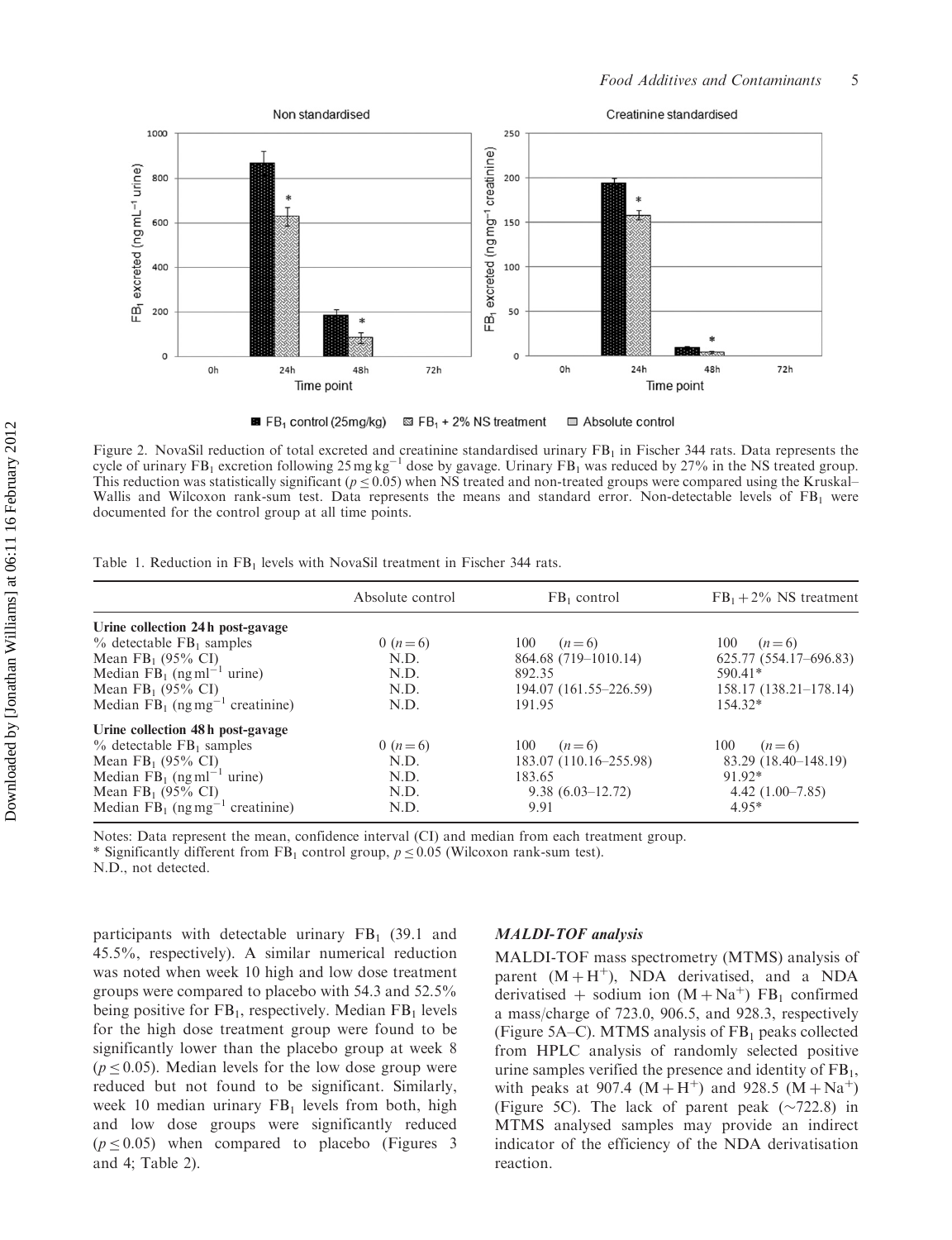#### 6 A. Robinson et al.

|                                                      | NovaSil treatment                       |                                        | Control                                            |
|------------------------------------------------------|-----------------------------------------|----------------------------------------|----------------------------------------------------|
|                                                      | High dose<br>$(3.0 \text{ g day}^{-1})$ | Low dose<br>$(1.5 \text{ g day}^{-1})$ | Placebo <sup>a</sup><br>$(1.5 \text{ g day}^{-1})$ |
| Week 8 urinary $FB1$ analysis                        |                                         |                                        |                                                    |
| $\%$ detectable FB <sub>1</sub> samples              | 39.1 (9/23)                             | 45.5 $(10/22)$                         | 60.9 $(14/23)$                                     |
| Mean $FB_1$ (95% CI)                                 | $4.05(0.99 - 7.10)$                     | $5.61(1.74 - 9.48)$                    | $9.36(4.51 - 14.22)$                               |
| Median $FB1$<br>$(ng \text{ ml}^{-1} \text{ urine})$ | $0.19*$                                 | 0.19                                   | 5.45                                               |
| Mean $FB_1$ (95% CI)                                 | $1.07(0.22 - 1.91)$                     | $5.61(0.81-10.42)$                     | $7.12(1.69-12.52)$                                 |
| Median $FB1$<br>$(ng mg^{-1}$ creatinine)            | $0.20*$                                 | 0.20                                   | 2.00                                               |
| Week 10 urinary $FB1$ analysis                       |                                         |                                        |                                                    |
| $%$ detectable $FB1$ samples                         | 54.3 (19/35)                            | 52.5 $(21/40)$                         | $72.1$ $(31/43)$                                   |
| Mean $FB_1$ (95% CI)                                 | $0.81(0.53-1.09)$                       | $0.73(0.37-1.08)$                      | $5.03(3.76-6.30)$                                  |
| Median $FB1$<br>$(ng\,ml^{-1}$ urine)                | $0.44*$                                 | $0.21*$                                | 5.45                                               |
| Mean $FB_1$ (95% CI)                                 | $1.02(0.45-1.59)$                       | $1.69(0.51-2.87)$                      | $6.29(3.75-8.84)$                                  |
| Median $FB1$<br>$(ng mg^{-1}$ creatinine)            | $0.28*$                                 | $0.20*$                                | 2.91                                               |

| Table 2. Reduction in $FB1$ levels with NovaSil treatment in the Ghanaian population. |  |
|---------------------------------------------------------------------------------------|--|
|---------------------------------------------------------------------------------------|--|

Notes: Data represent the mean, confidence interval (CI) and median from each treatment group.

\*Significantly different from placebo group,  $p \le 0.05$  (Wilcoxon rank-sum test).

 ${}^{a}$ Placebo = microcrystalline cellulose.



Figure 3. Distribution of urinary  $FB<sub>1</sub>$  between treatment groups at weeks 8 and 10. Data represents the distribution of  $FB<sub>1</sub>$  (ng  $FB<sub>1</sub>$  ml<sup>-1</sup> urine) in the various treatment groups based on a NovaSil intervention in Ghana. There was a statistically significant difference among treatments  $(p \le 0.05)$ . There was a significant difference between the median  $FB<sub>1</sub>$  levels in the NS treated groups vs. the placebo group ( $p \le 0.05$ ). There was not a significant difference between median  $FB<sub>1</sub>$  levels between the high and low dose groups ( $p = 0.566$ ).

## Discussion

Human exposure to mycotoxins has received increased attention, and recent studies in West Africa have confirmed the co-occurrence of AFs and fumonisins in maize-based foodstuffs found in Cote d'Ivoire and Ghana (Kpodo et al. 2000; Sangare-Tigori et al. 2006).



Figure 4. Distribution of creatinine standardised urinary  $FB<sub>1</sub>$  between treatment groups at weeks 8 and 10. Data represents the distribution of  $FB<sub>1</sub>$  (ng FB<sub>1</sub> mg<sup>-1</sup> creatinine) in the various treatment groups based on a NovaSil intervention in Ghana. There was a statistically significant difference among treatments ( $p \le 0.05$ ). There was a significant difference between the median  $FB<sub>1</sub>$  levels in the NS treated groups vs. the placebo group ( $p \le 0.05$ ). There was not a significant difference between median  $FB<sub>1</sub>$  levels in the high and low dose groups ( $p = 0.955$ ).

While surveys have demonstrated that maize-based products are often co-contaminated with diverse mycotoxins; there is a paucity of published data measuring human exposure to fumonisins and AFs. Use of urinary  $FB<sub>1</sub>$  as a biomarker of exposure in humans was first proposed by Shetty and Bhat (1998). Turner et al. (1999) reported that analysis of urinary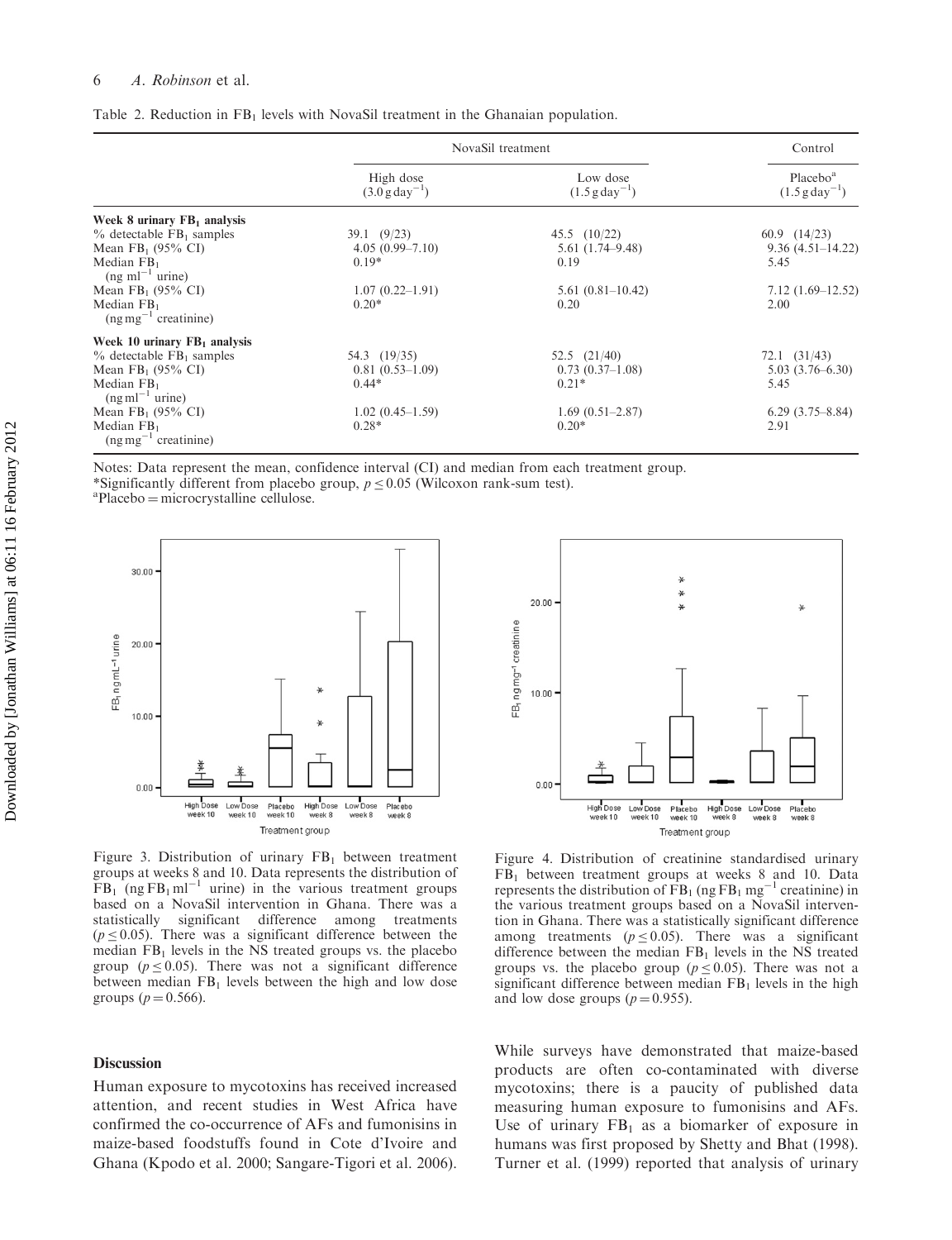

Figure 5. MALDI-TOF mass spectra (MS). MS are based on relative intensity (y-axis) of depicted peaks (highest peak =  $100\%$ ). (A) MS of underivatised standard FB<sub>1</sub> in water (723 m/z). (B) MS of NDA derivatised FB<sub>1</sub> from spiked urine sample ( $\sim$ 906.1 m/z) and NDA derivative + Na ion ( $\sim$ 928 m/z). (C) MS of a representative FB<sub>1</sub> positive participant urine sample verifying presence of  $FB<sub>1</sub>$ .

 $FB<sub>1</sub>$  held significant promise as there was a need for a reliable biomarker of exposure to fumonisins. A recent study by Gong et al. (2008) inferred a dose–response relationship between consumption of tortillas containing fumonisins and human urinary  $FB<sub>1</sub>$ . Data from the present study verified that urinary  $FB<sub>1</sub>$  biomarker could be quantified using a rodent model following a single dose exposure. Furthermore, data from our human study in Ghana supports the work by Gong et al. (2008) in Mexico, which suggests that urinary  $FB<sub>1</sub>$  is a sensitive biomarker of fumonisin exposure. The decision to use urinary  $FB<sub>1</sub>$  as the diagnostic marker of NS efficacy was critical to our in vivo analyses. In our rodent study, all animals dosed with  $FB<sub>1</sub>$  displayed the urinary  $FB<sub>1</sub>$  biomarker within 24 h,

regardless of treatment group. Levels of urinary  $FB<sub>1</sub>$ were considerably reduced 48 h after gavage. By 72 h, urinary  $FB<sub>1</sub>$  was not detectable. This 48-h window is similar to other urinary biomarkers of mycotoxin exposure (Wang et al. 2008). NS clay has been shown to sorb both aflatoxin and  $FB<sub>1</sub>$  in vitro, and can decrease the bioavailability and exposure to aflatoxins in humans and animals. Thus, it is possible that NS may also confer protection against  $FB<sub>1</sub>$  where dualcontamination of the diet is common. It is then proposed that NS was able to bind  $FB<sub>1</sub>$  either at the time of gavage or during the gastrointestinal passage. However, other possibilities may exist. For instance, clays similar to NS have been previously used as mucosa protectants (Droy-Lefaix and Tateo 2006) and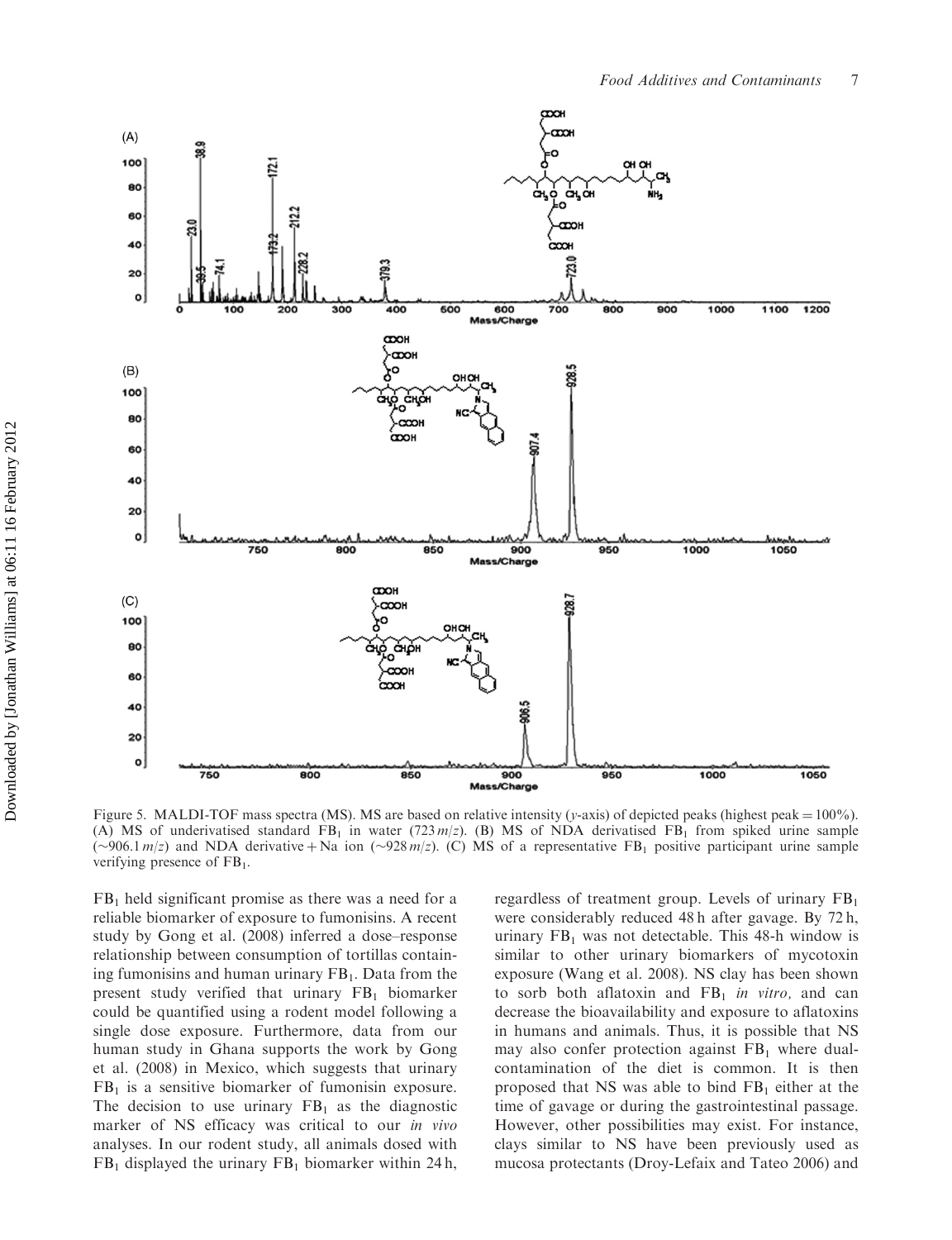NS may have reduced the urine levels of this mycotoxin by limiting or delaying the contact of  $FB<sub>1</sub>$  with the intestinal cell barrier. Our study has two important limitations. One of them is that faecal levels of  $FB<sub>1</sub>$ were not measured and this would have been a better verification of our proposed mechanism of action of NS onto  $FB<sub>1</sub>$ . Another limitation is that our study design does not allow to completely determine if  $FB<sub>1</sub>$ was bound to gavaged NS or if dietary NS was responsible for the reduction of  $FB<sub>1</sub>$  in urine. Nonetheless, in our rodent model, NovaSil (either by gavage or dietary) was able to significantly reduce urinary  $FB_1$  by 20% at 24 h and by 50% at 48 h postgavage. These data suggest that NS may be a suitable enterosorbent for the reduction of fumonisin exposure, confirming previous reports in our laboratory (Lemke 2000).

In our Ghanaian study, 60.9 and 72.1% of analysed samples from the placebo group contained detectable levels of urinary  $FB<sub>1</sub>$ , compared to 75% detected in a Mexican population consuming a high intake of maizebased tortillas (Gong et al. 2008). The range of  $FB<sub>1</sub>$  in urine samples from our study varied from nondetectable to  $33.12$  ng FB<sub>1</sub> ml<sup>-1</sup> urine, higher than values reported by Gong et al. (2008) (non-detectable to 9.31  $ng FB_1 ml^{-1}$  urine). The week 8 and 10 mean  $FB<sub>1</sub>$  levels measured in participants of the placebo group in our study (9.36 and 5.03 ng  $FB<sub>1</sub>$  ml<sup>-1</sup> urine, respectively) were higher than mean urinary  $FB<sub>1</sub>$ concentration reported in Mexico  $(0.147 \text{ ng } FB_1 \text{ ml}^{-1})$ urine) (Gong et al. 2008). Based on  $\sim$ 1% urinary excretion, an estimated metabolic rate of 1500 ml urine  $day^{-1}$  and the average size of an adult (70 kg), it can be estimated that the exposure to  $FB<sub>1</sub>$  at week 8 was 20.06  $\mu$ g kg<sup>-1</sup> bw day<sup>-1</sup> and 10.78  $\mu$ g kg<sup>-1</sup> bw day<sup>-1</sup> at week 10 in our placebo groups (Shephard et al. 1994; Fodor et al. 2008). More importantly, recent studies in a South African population consuming corn naturally contaminated with FBs have estimated an average of  $0.075\%$  urinary excretion rate of FB<sub>1</sub> (Van der Westhuizen et al. 2011). If this is the case, our Ghanaian population, may have been exposed to 10 times more than what we have previously estimated. These values are higher than the  $FB<sub>1</sub>$  levels that could be extrapolated from the Mexican study (0.368  $\mu$ g kg<sup>-1</sup> bw  $\text{day}^{-1}$ ) (Gong et al. 2008). These differences between Mexican and Ghanaian population biomarker levels could be attributed to variations in maize storage, processing, and/or consumption. A market survey in Ghana detected levels of  $FB<sub>1</sub>$  between 70 and 2621 (mean  $608.8 \mu\text{g}\text{kg}^{-1}$  in maize intended for human consumption (Jolly et al. 2006). Based on an average maize intake of  $369.5$  g day<sup>-1</sup> (MacIntyre et al. 2002), a  $1\%$  carryover of  $FB<sub>1</sub>$  from the diet, and an average urinary excretion (1500 ml), Ghanaians from our site could potentially excrete urinary  $FB<sub>1</sub>$  levels between  $0.172$  to  $6.46$  ng ml<sup>-1</sup> urine. Actual mean

biomarker levels measured in the placebo group of the present study were similar to this estimate, with measured values of 9.36 and 5.03 ng  $FB_1 \text{ ml}^{-1}$  urine in the week 8 and week 10 groups, respectively.

In the previous clinical trial in Ghana, significant decreases in median urinary aflatoxin  $M_1$  levels were observed at 12 weeks after NS intervention ( $p = 0.0445$ ) (Wang et al. 2008). Since samples that were collected at 12 weeks were depleted for aflatoxin biomarker analysis, we utilised samples at weeks 8 and 10, to assess the effect of NS treatment on urinary  $FB<sub>1</sub>$  levels. With NS, the week 8 samples had mean values of 4.05 and  $5.61$  ng ml<sup>-1</sup> urine in the high and low dose treatment groups, respectively, compared with  $9.36$  ng ml<sup>-1</sup> in the placebo group. At week 10, samples had lower mean values of 0.81 and 0.73 ng  $FB_1$  ml<sup>-1</sup> urine in the high and low dose treatment groups, respectively, versus 5.03 ng  $FB<sub>1</sub>$  ml<sup>-1</sup> urine in the placebo group. While the lower levels of  $FB<sub>1</sub>$  measured in the participants of low dose and high dose NS are consistent with the effects of NS in reduction of  $FB<sub>1</sub>$  bioavailability, the possibility that the groups (placebo, low dose NS and high dose NS) were consuming different levels of  $FB<sub>1</sub>$  in the diets, represents a valid question. Nonetheless, the diets ingested by participants were likely to be uniform throughout the study period since the sources of maize tend to be constrained community wide. Furthermore, the effect of NS or placebo on  $FB<sub>1</sub>$  urinary levels was observed at two different time points.

When evaluating the means between the placebo (humans) or  $FB<sub>1</sub>$  control group (rats) and NS treated groups the reduction in urinary biomarker levels due to NS was more evident in the human study (a 49% reduction in week 8 and an 85% reduction in week 10) than in the rat study (a 19% reduction after 24 h and a 50% reduction after 48 h). This disparity between the mean reductions in  $FB<sub>1</sub>$  excretion (rats vs. humans) is not unexpected. In the clinical trial, Ghanaians were chronically exposed to  $FB<sub>1</sub>$  through the diet and treatment with NS (by capsules) occurred for a period of 3 months, whereas, in the rat study, group C was given  $FB<sub>1</sub>$  as a onetime dose and NS treatment only lasted for 2 weeks. Additionally, it is known that gastrointestinal transit times vary according to size and weight of different species. Thus, it is possible that, in the humans, NS and  $FB<sub>1</sub>$  had a longer time to interact resulting in a larger reduction in  $FB<sub>1</sub>$  excretion. Nevertheless, in the rat and human studies, NS significantly reduced the excretion of  $FB<sub>1</sub>$  biomarker in the urine. Further studies are warranted to establish whether a time-related effect exists allowing NS treatment to exert more effect at later time points. Based on the 10-week mean urine values in the NS treated groups, exposure could be estimated at 1.72 and  $1.54 \mu g kg^{-1}$  bw day<sup>-1</sup> for the high and low dose participants, respectively. Importantly, following consumption with NS, participant exposure to  $FB<sub>1</sub>$  was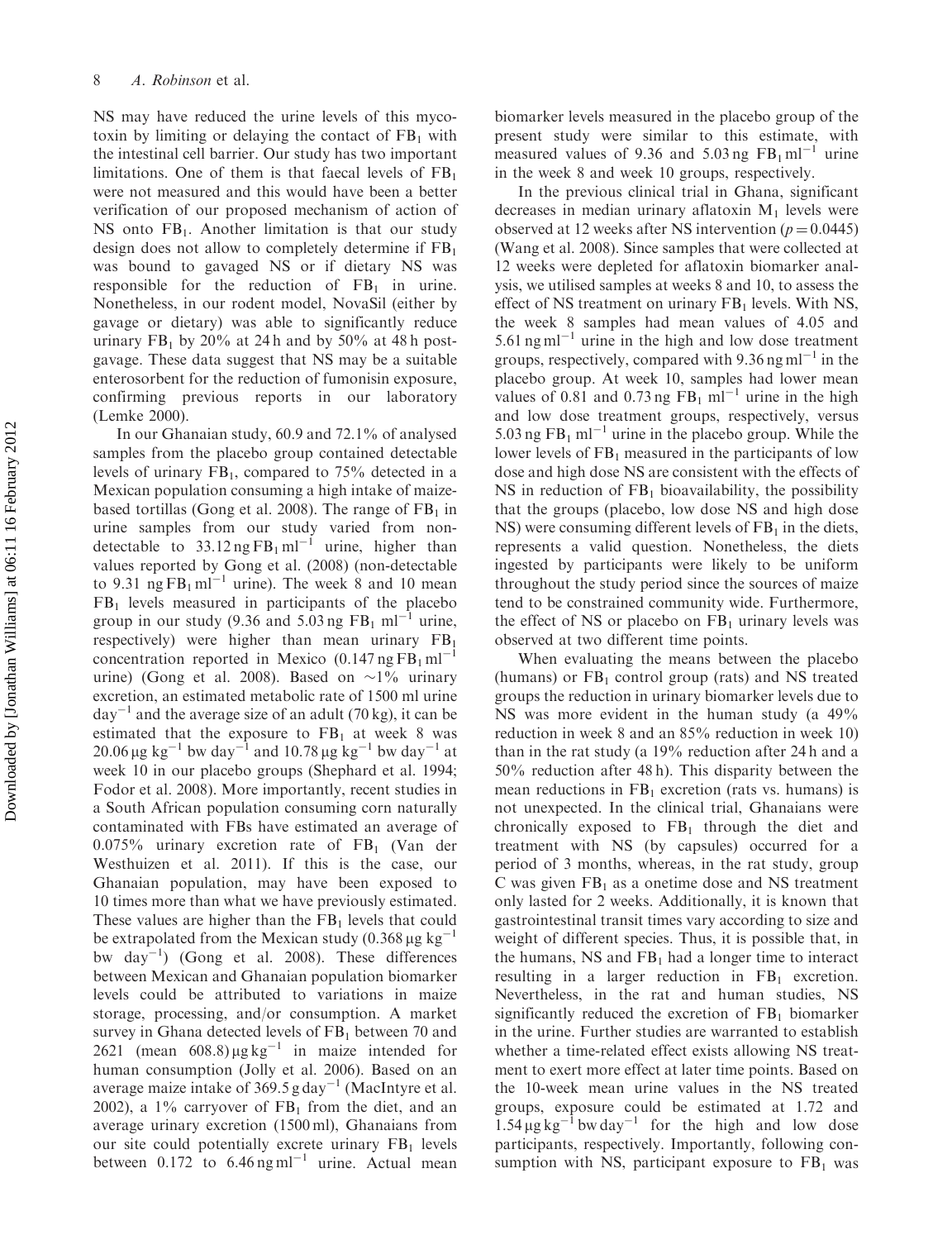reduced below the JECFA provisional maximum tolerable daily intake for  $FB_1$  of  $2 \mu g kg^{-1}$  bw day<sup>-1</sup> (JECFA 2001). Based on our previous research, NS clay has displayed: (1) favourable thermodynamic characteristics of aflatoxin sorption; (2) tolerable levels of priority metals, dioxins/furans and other hazardous contaminants; (3) safety and efficacy in multiple animal species and humans; (4) safety and efficacy in long-term animal studies; and (5) negligible interactions with vitamins, iron and zinc and other micronutrients. Additionally, recent work in our laboratory has shown that non-framework micronutrients associated with NS (i.e.  $Sr^{2+}$ ) are bioavailable suggesting that NS has the potential to act as a supplement for these micronutrients as well as a mycotoxin enterosorbent in humans and animals (Afriyie-Gyawu et al. 2008). Further work is warranted to delineate the specific molecular mechanism(s) and surface chemistry involved in the sorption process of  $FB<sub>1</sub>$  onto NS and to confirm the efficacy and safety of NS clay as a multifunctional intervention for aflatoxins and fumonisins in animals and humans.

Mycotoxins have been linked to death and disease, with an estimated 4.5 billion people facing uncontrolled exposure in developing countries (Williams et al. 2004). The mycotoxin problem to public health is longstanding, unavoidable, and seemingly inextricable. Frequent and concurrent exposure to aflatoxins and fumonisins may enhance/synergise the toxic, carcinogenic, and teratogenic effects of these foodborne contaminants. This study is the first to demonstrate the efficacy of an enterosorbent intervention for  $FB<sub>1</sub>$ exposure using fumonisin biomarkers in human urine. Importantly, it also illustrates that a susceptible population in Ghana co-exposed to aflatoxins and fumonisins may be protected from the adverse effects of these mycotoxins using NS clay. As an intervention, capsules or other dose forms of NS could be used in clinical practice for ''acute emergencies'' and dietary practice for ''chronic exposures.'' Additional studies are planned to confirm these findings in long-term clinical intervention trials in Ghana and to look at the nutritional implications of NS supplementation of the diet. Clay-based enterosorbent strategies represent a novel approach to the problem in populations that are at high risk for mycotoxicosis. A similar clinical intervention with NS in a population at risk for hepatocellular carcinoma (HCC) in the USA is ongoing, and will examine dietary and environmental risk factors for HCC including aflatoxins and fumonisins and the effect of NS intervention.

#### Acknowledgements

We gratefully acknowledge the on-site physicians, technicians and other health personnel at the Ejura District

Hospital. We thank all volunteers whose participation made this study possible.

This work was supported by the United States Agency for International Development (USAID ECG-A-00-07- 00001-00) through the Peanut CRSP of the University of Georgia and National Institutes of Health (NIH 1RO1MD005819-01).

#### **References**

- Abnet CC, Borkowf CB, Qiao YL, Albert PS, Wang E, Merrill Jr. AH, Mark SD, Dong ZW, Taylor PR, Dawsey SM. 2001. Sphingolipids as biomarkers of fumonisin exposure and risk of oesophageal squamous cell carcinoma in china. Cancer Causes Control. 12: 821–828.
- Afriyie-Gyawu E, Mackie J, Dash B, Wiles M, Taylor J, Huebner H, Tang L, Guan H, Wang J-S, Phillips TD. 2005. Chronic toxicological evaluation of dietary NovaSil Clay in Sprague-Dawley rats. Food Addit Contam. 22:259–269.
- Afriyie-Gyawu E, Ankrah N-A, Huebner HJ, Ofosuhene M, Kumi J, Johnson NM, Tang L, Xu L, Jolly PE, Ellis WO, et al. 2008. NovaSil clay intervention in Ghanaians at high risk for aflatoxicosis. I. Study design and clinical outcomes. Food Addit Contam A. 25:622–634.
- Cai Q, Tang L, Wang JS. 2007. Validation of fumonisin biomarkers in F344 rats. Toxicol Appl Pharmacol. 225:28–39.
- Carlson DB, Williams DE, Spitsbergen JM, Ross PF, Bacon CW, Meredith FI, Riley RT. 2001. Fumonisin B1 promotes aflatoxin B1 and  $N$ -methyl- $N'$ -nitro-nitrosoguanidine-initiated liver tumors in rainbow trout. Toxicol Appl Pharmacol. 172:29–36.
- Cho YH, Yoo HS, Min JK, Lee EY, Hong SP, Chung YB, Lee YM. 2002. Comparative study of naphthalene 2,3-dicarboxaldehyde and o-phthaladehyde fluorogenic reagents for chromatographic detection of sphingoid bases. J Chromatogr A. 977:69–76.
- Chu FS, Li GY. 1994. Simultaneous occurrence of fumonisin B1 and other mycotoxins in moldy corn collected from the People's Republic of China in regions with high incidences of oesophageal cancer. Appl Environ Microbiol. 60:847–52.
- Droy-Lefaix MT, Tateo F. 2006. Handbook of clay science. Kidlington (UK): Elsevier. Chapter 11.6, Clays and clay minerals as drugs; p. 744.
- Fodor J, Balogh K, Weber M, Mezes M, Kametler L, Posa R, Mamet R, Bauer J, Horn P, Kovacs F, et al. 2008. Absorption, distribution and elimination of fumonisin B1 metabolites in weaned piglets. Food Addit Contam A. 25:88–96.
- Gong YY, Torres-Sanchez L, Lopez-Carrillo L, Peng JH, Sutcliffe AE, White KL, Humpf HU, Turner PC, Wild CP. 2008. Association between tortilla consumption and human urinary fumonisin B1 levels in a Mexican population. Cancer Epidemiol Biomarkers Prev. 17:688–694.
- He X, Dagan A, Gatt S, Schuchman EH. 2005. Simultaneous quantitative analysis of ceramide and sphingosine in mouse blood by naphthalene 2,3 dicarboxaldehyde derivatisation aftert hydrolysis with ceramidase. Anal Biochem. 340:113–122.